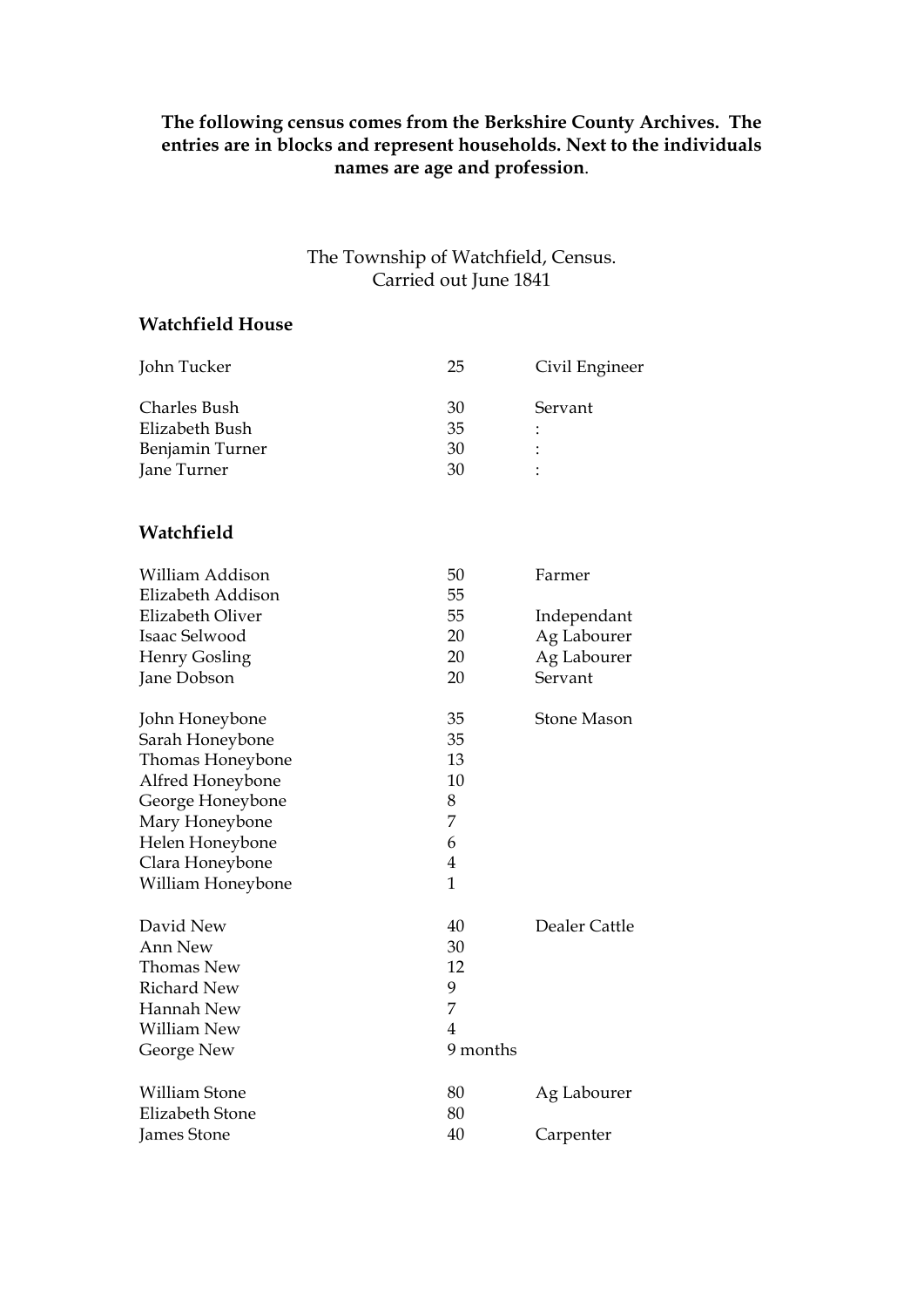| William Willis<br><b>Harriot Willis</b><br>Daniel Willis<br>Elizabeth Willis<br>Susanna Willis<br>Silvester Willis<br>Cornelius Willis<br><b>Agness Willis</b><br>Arthur Willis<br>Harriot Willis | 45<br>35<br>15<br>15<br>14<br>13<br>8<br>6<br>6<br>$\overline{2}$ | Grocer                          |
|---------------------------------------------------------------------------------------------------------------------------------------------------------------------------------------------------|-------------------------------------------------------------------|---------------------------------|
| Jane Crew<br>Jane Crew                                                                                                                                                                            | 40<br>10                                                          | Independant                     |
| Henry Page<br>Elizabeth Page<br>Alexander Page<br>Emma Page<br>William Allen                                                                                                                      | 20<br>20<br>3<br>$\mathbf{1}$<br>30                               | Ag Labourer<br>Railway Labourer |
| Sarah Allen<br>Elizabeth Allen<br>Lucy Allen                                                                                                                                                      | 25<br>2<br>1 month                                                |                                 |
| <b>Thomas Baxter</b><br>Hannah Baxter<br>James Baxter<br>Joseph Baxter<br>Emma Baxter                                                                                                             | 25<br>25<br>6<br>4<br>$\mathbf{1}$                                | Ag Labourer                     |
| John Reade<br>Mary Reade<br>Sarah Reade<br><b>Thomas Reade</b><br>William Reade<br>Alfred Reade<br>Joseph Reade                                                                                   | 30<br>30<br>12<br>9<br>6<br>4<br>$\mathbf{1}$                     | Carpenter                       |
| Stephen Webb<br><b>Emey Webb</b><br>Mary Webb<br>Martha Webb                                                                                                                                      | 25<br>25<br>3<br>11 months                                        | Ag Labourer                     |
| William Theobold<br>Mary Theobold<br>Jacob Theobold<br>Jane Theobold<br>William Theobold<br>Mary Theobold<br>Joseph Beachy                                                                        | 40<br>45<br>15<br>10<br>7<br>$\overline{4}$<br>10                 | Ag Labourer                     |
| <b>Charles Green</b><br>Martha Green                                                                                                                                                              | 20<br>35                                                          | Ag Labourer                     |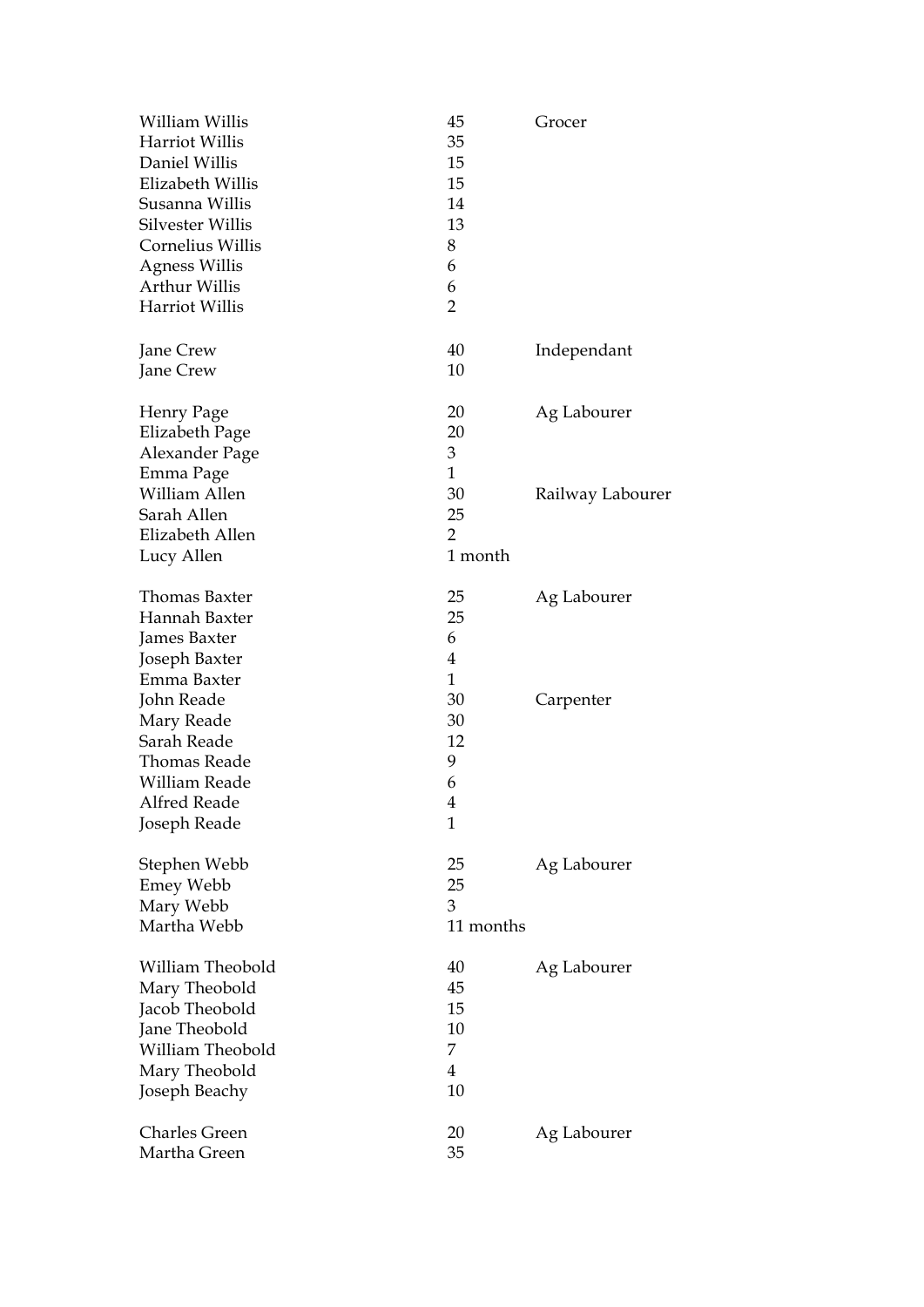| William Lewis<br>Maria Lewis<br>Thomas Lewis<br>John Kitchener                                                            | 25<br>25<br>12<br>8                               | Ag Labourer                |
|---------------------------------------------------------------------------------------------------------------------------|---------------------------------------------------|----------------------------|
| James Partridge                                                                                                           | 20                                                | Ag Labourer                |
| Mary Waite<br>William Hillier<br>Amelia Hillier<br>Maria Hillier<br>Elizabeth Hillier<br>Cordelia Hillier<br>Sibblo Stone | 85<br>40<br>40<br>13<br>7<br>$\overline{4}$<br>11 | Independent<br>Shoe Maker  |
| <b>Esther Rixon</b><br>George Belcher<br>Jane Belcher                                                                     | 75<br>25<br>15                                    | Independent<br>Butcher     |
| Ann Green<br>John Angel<br>Phoebe Angel<br>John Angel                                                                     | 70<br>30<br>20<br>10                              | Independent<br>Ag Labourer |
| Mary Anger<br>Anthony Anger<br>Martha Anger                                                                               | 80<br>45<br>45                                    | Independent                |
| <b>Richard Anger</b><br><b>Anthony Anger</b>                                                                              | 40<br>5                                           | Farmer                     |
| Mary Davies                                                                                                               | 25                                                | Servant                    |
| Hannah Stevens                                                                                                            | 35                                                | Ag Labourer                |
| Mary Chandler<br>Elizabeth Watts                                                                                          | 40<br>15                                          | Grocer                     |
| Henry Pocock<br><b>Harriet Pocock</b>                                                                                     | 40<br>40                                          | Baker                      |
| Mary Cook<br>Elizabeth Allen                                                                                              | 70<br>35                                          | Ag Labourer                |
| Richard Sly<br>Dudamia Sly                                                                                                | 60<br>51                                          | Carpenter                  |
| Mary Sly<br>Mary Sly<br>Martha Sly                                                                                        | 31<br>10<br>8                                     | Dress Maker                |
| <b>Charles Hammonds</b><br>Jane Hammonds<br>Hannah Hammonds<br>Sarah Hammonds<br>Richard Hammonds                         | 35<br>29<br>9<br>7<br>5                           | Ag Labourer                |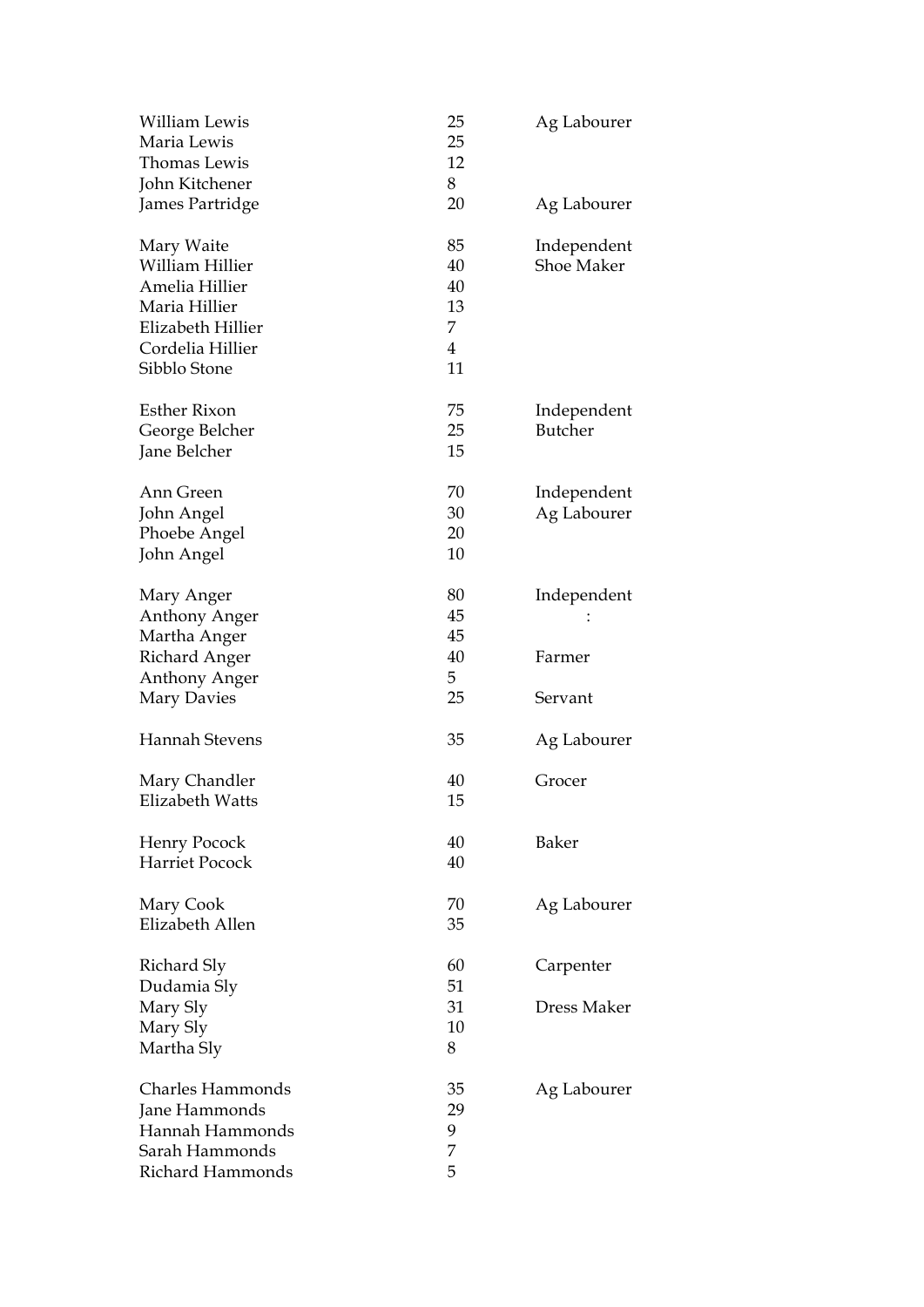| Mary Hammonds            | $\overline{2}$ |                         |
|--------------------------|----------------|-------------------------|
| Alice Hammonds           | 2 months       |                         |
| <b>Thomas Chandler</b>   | 40             | Ag Labourer             |
| Elizabeth Chandler       | 40             |                         |
| <b>William Chandler</b>  | 8              |                         |
| <b>Thomas Chandler</b>   | $\mathbf{1}$   |                         |
| John Newport             | 40             | Ag Labourer             |
| Thomas Anger             | 15             |                         |
| William Sly              | 40             | Ag Labourer             |
| Mary Sly                 | 25             |                         |
| William Sly              | 5              |                         |
| John Perring             | 70             | Independent             |
| Ann Perring              | 55             |                         |
| <b>Henry Perring</b>     | 15             | Ag Labourer             |
| James Turner             | 35             | Rail Labourer           |
| Sarah Turner             | 35             |                         |
| William Baxter           | 30             | Ag Labourer             |
| Martha Baxter            | 30             |                         |
| Joseph Baxter            | 3              |                         |
| John Baxter              | 7 months       |                         |
| John Stevens             | 30             | Ag Labourer             |
| <b>Tharp Stevens</b>     | 25             |                         |
| William Gardner          | 50             | Ag Labourer             |
| <b>Charlotte Gardner</b> | 14             |                         |
| <b>Mary Stevens</b>      | 70             | Ag Labourer             |
| <b>Thomas Stevens</b>    | 13             | Ag Labourer             |
| James Nichols            | 50             | Ag Labourer             |
| Martha Nichols           | 50             |                         |
| John Deacon              |                | 32<br><b>Shoe Maker</b> |
| Lucy Deacon              | 28             |                         |
| Emma Deacon              | 8              |                         |
| Mary Deacon              | 6              |                         |
| Martha Deacon            | $\overline{2}$ |                         |
| William Lay              | 30             | Ag Labourer             |
| Elizabeth Lay            | 30             |                         |
| Joseph Lay               | 12             |                         |
| William Lay              | 3              |                         |
| Elizabeth Lay            | 8              |                         |
| Jane Lay                 | 6              |                         |
| Eliza Lay                | $\mathbf{1}$   |                         |
| Mary Davies              | 70             | Ag Labourer             |
| Robert Sly               | 65             | Carpenter               |
| Jane Sly                 | 60             |                         |
| Ading Sly                | 20             |                         |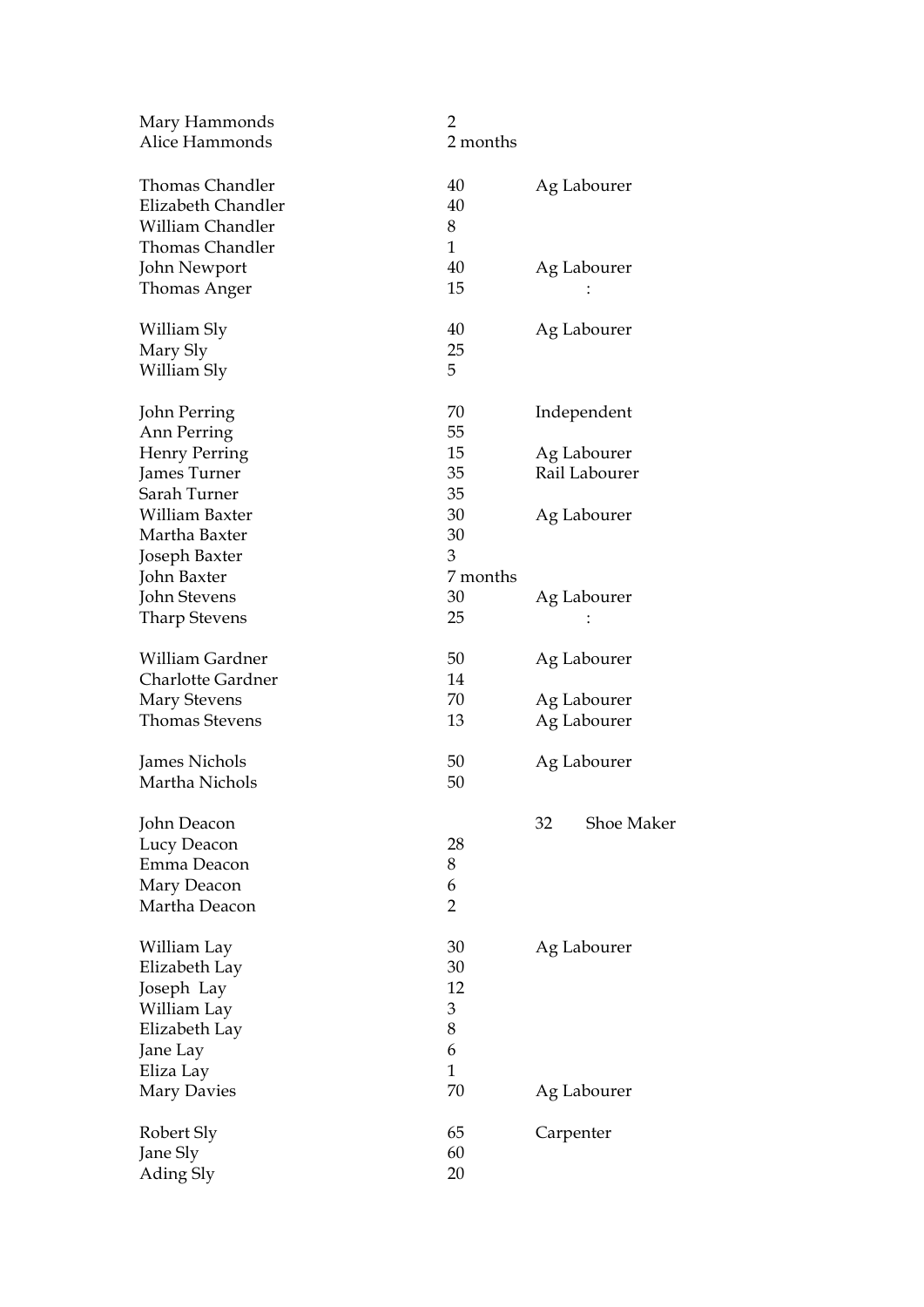| Mary Sly               | 20             |                   |
|------------------------|----------------|-------------------|
| Thomas Anger           | 40             | Farmer            |
| Elizabeth Anger        | 30             |                   |
| William Anger          | 14             |                   |
| <b>Thomas Anger</b>    | 7              |                   |
| Arthur Anger           | $\overline{2}$ |                   |
| Richard Anger          | 8 months       |                   |
| Elizabeth Anger        | 9              |                   |
| Caroline Anger         | 5              |                   |
| Sophia Stevens         | 25             | Ag Labourer       |
| Jacob Stevens          | 5              |                   |
| Ann Hazell             | 75             | <b>Beer House</b> |
| Mary Bowden            | 45             |                   |
| Temperance Green       | 30             |                   |
| William Dowling        | 45             | Ag Labourer       |
| Elizabeth Dowling      | 13             |                   |
| <b>Charles Dowling</b> | 11             |                   |
| <b>Richard Dowling</b> | 8              |                   |
| William Gerring        | 40             | Ag Labourer       |
| Sarah Gerring          | 40             |                   |
| John Gerring           | 15             |                   |
| Benjamin Gerring       | 14             |                   |
| <b>Stephen Gerring</b> | 12             |                   |
| Miriam Gerring         | 10             |                   |
| Sarah Gerring          | 6              |                   |
| William Gerring        | $\overline{4}$ |                   |
| Mary Gerring           | $\mathbf{1}$   |                   |
| Elias Sealy            | 25             | Plasterer         |
| Jane Sealy             | 25             |                   |
| Ann Sealy              | $\overline{4}$ |                   |
| James Austen           | 20             | Master Labourer   |
| James Reade            | 30             | Ag Labourer       |
| <b>Elizabeth Reade</b> | 30             |                   |
| Ann Reade              | 12             |                   |
| Thomas Reade           | 10             |                   |
| Sarah Reade            | 7              |                   |
| Mary Reade             | 5              |                   |
| Hannah Reade           | 3              |                   |
| George Reade           | 8 months       |                   |
| <b>Thomas Simmonds</b> | 65             | Ag Labourer       |
| Sarah Chandler         | 65             |                   |
| Philip Baxter          | 50             |                   |
| Elizabeth Baxter       | 50             |                   |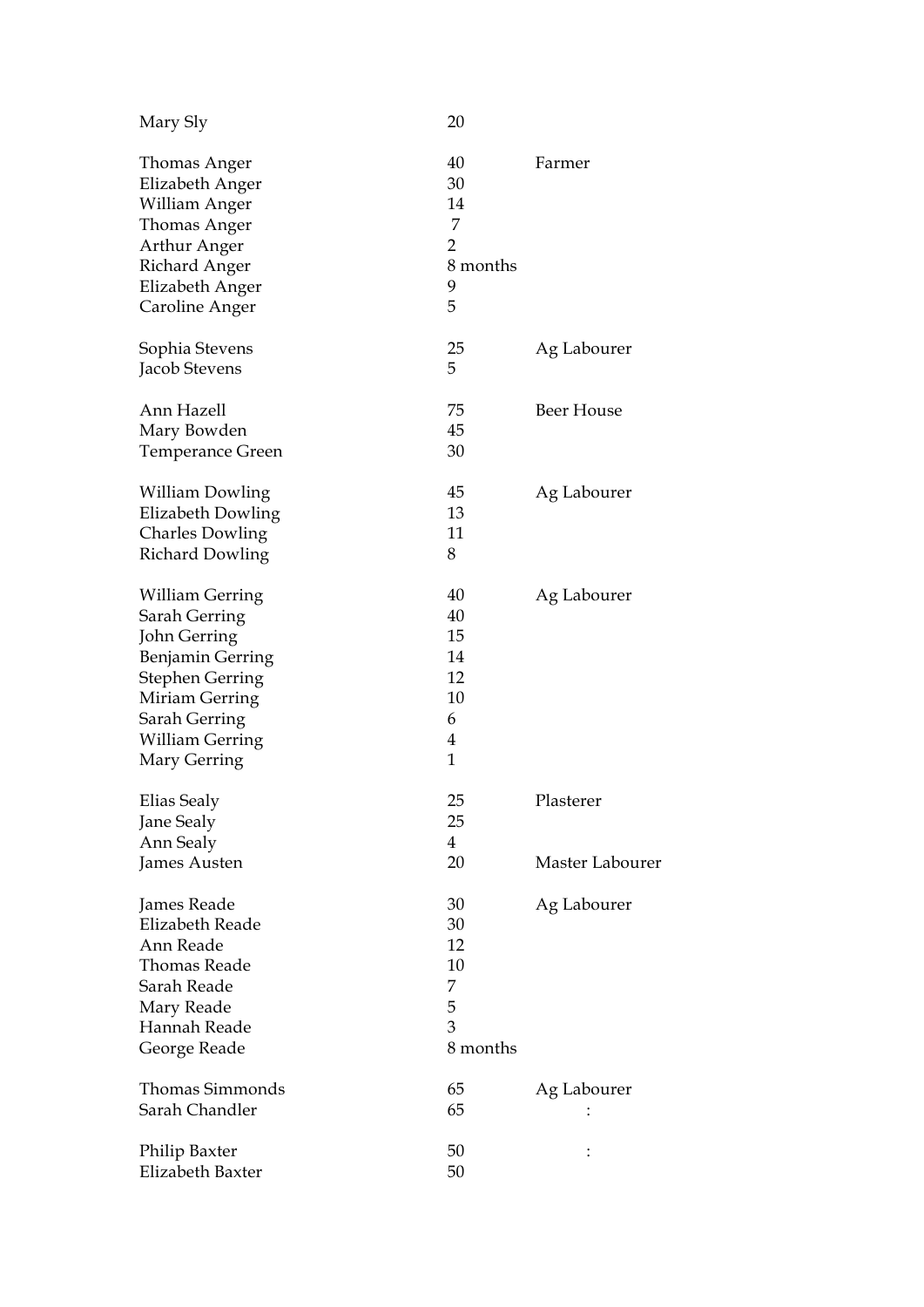| George Baxter<br>Robert Baxter<br><b>Eleanor Baxter</b> | 15<br>15<br>14 |             |
|---------------------------------------------------------|----------------|-------------|
| <b>Charles Baxter</b>                                   | 4              |             |
| <b>Edward Baxter</b>                                    | $\overline{2}$ |             |
|                                                         |                |             |
| <b>Michael Vines</b>                                    | 25             | Ag Labourer |
| <b>Ann Vines</b>                                        | 20             |             |
| Ann Vines                                               | 3 months       |             |
| Thomas Belcher                                          | 4              |             |
| Michael Belcher                                         | $\overline{2}$ |             |
| William Belcher                                         | 24             | Ag Labourer |
| Sarah Belcher                                           | 29             |             |
| Mary Belcher                                            | 6 months       |             |
| William Wyatt                                           | 14             |             |
| Elizabeth Wyatt                                         | 12             |             |
| Charles Wyatt                                           | 10             |             |
| John Holyoak                                            | 45             | Ag Labourer |
| Sarah Holyoak                                           | 50             |             |
| Thomas Holyoak                                          | 15             |             |
| Joseph Holyoak                                          | 13             |             |
| Susanna Holyoak                                         | 10             |             |
| <b>Elizabeth Gearing</b>                                | 50             | Ag Labourer |
| <b>Elizabeth Gearing</b>                                | 15             |             |
| <b>Charlot Pocock</b>                                   | 11             |             |
| William Pocock                                          | 15             |             |
| <b>William Stevens</b>                                  | 50             |             |
| <b>Richard Stevens</b>                                  | 20             | Ag Labourer |
| Henry Baxter                                            | 20             |             |
| Joseph Clack                                            | 15             |             |
|                                                         |                |             |
| John Holyoak                                            | 25             |             |
| Martha Holyoak                                          | 25             |             |
|                                                         |                |             |
| <b>Edward Fairthorne</b>                                | 45             | Independent |
| Jane Barton                                             | 35             | Housekeeper |
| Ann Hill                                                | 20             | Servant     |
| John Knapp                                              | 50             | Mason       |
| Hannah Knapp                                            | 50             |             |
| John Knapp                                              | 20             |             |
| Robert Knapp                                            | 15             |             |
| Thomas Knapp                                            | 13             |             |
| George Knapp                                            | 6              |             |
| William Tulcher                                         | $\mathbf{1}$   |             |
|                                                         |                |             |
| John Carter                                             | 30             | Farmer      |
| Elizabeth Carter                                        | 30             |             |
| <b>Thomas Carter</b>                                    | 8              |             |
| <b>Elizabeth Carter</b>                                 | 6              |             |
| Caroline Carter                                         | 3              |             |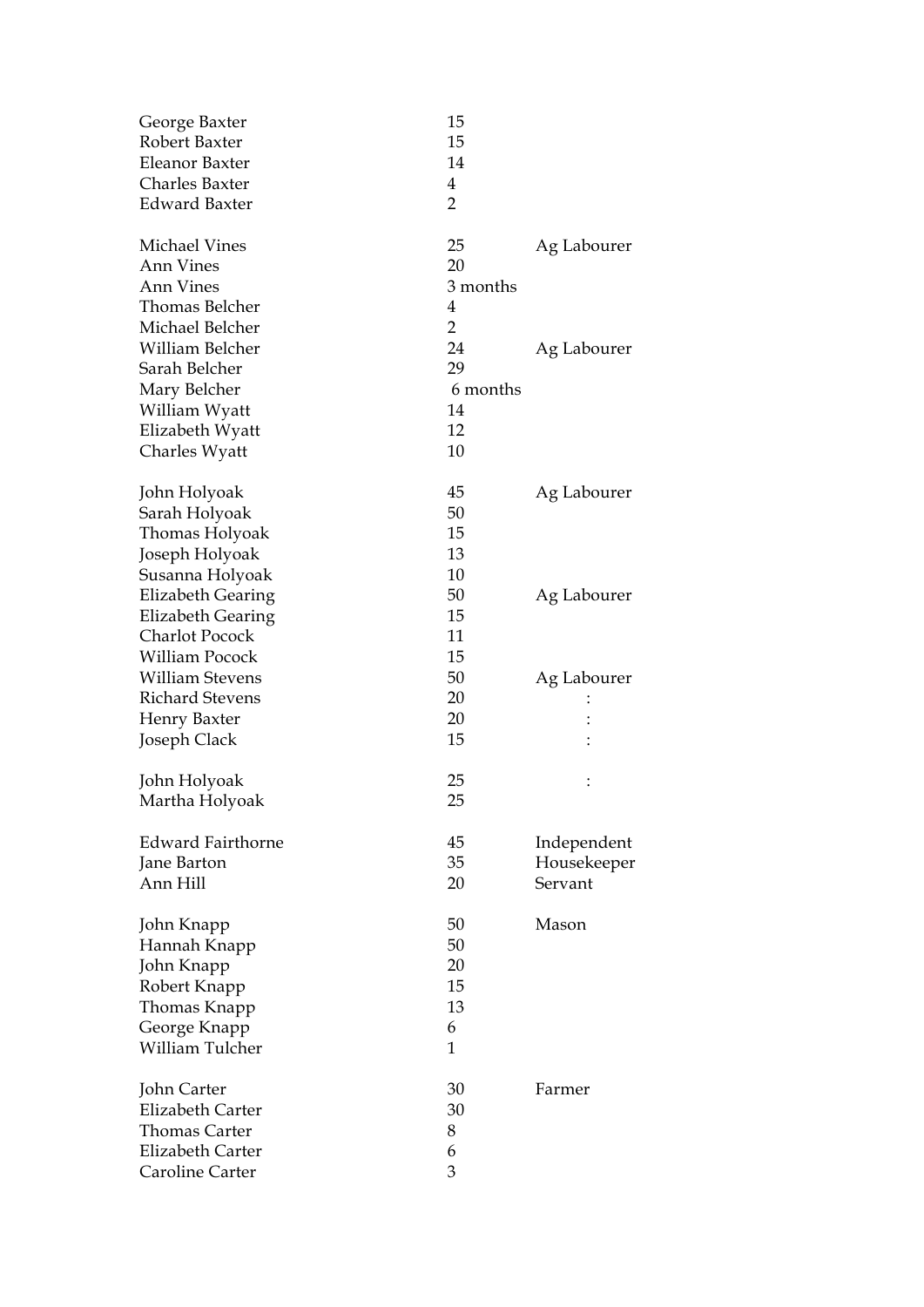| Thomas Morse           | 30             | Ag Labourer |
|------------------------|----------------|-------------|
| Elizabeth Morse        | 20             |             |
| <b>William Morse</b>   | $\mathbf 1$    |             |
| Thomas Page            | 20             | Ag Labourer |
| <b>Robert Carter</b>   | 50             | Ag Labourer |
| Sarah Carter           | 50             |             |
| Sarah Carter           | 20             |             |
| Harriot Carter         | 15             |             |
| Thomas Carter          | 13             |             |
| <b>Richard Carter</b>  | 11             |             |
| Thomas Baxter          | 30             | Ag Labourer |
| Mary Baxter            | 25             |             |
| John Baxter            | 7              |             |
| James Baxter           | 7 months       |             |
| Eliza Baxter           | 4              |             |
| <b>William Titcomb</b> | 50             | Ag Labourer |
| <b>Thomas Titcomb</b>  | 15             |             |
| David Titcomb          | 13             |             |
| James Titcomb          | 11             |             |
| Thomas Lester          | 40             | Ag Labourer |
| <b>Richard Stevens</b> | 60             |             |
| <b>Mary Stevens</b>    | 70             |             |
| Richard Wilson         | 25             | Maltster    |
| Mary Wilson            | 20             |             |
| Rebecca Wilson         | 15             |             |
| William Carter         | 25             | Ag Labourer |
| Mary Carter            | 30             |             |
| <b>Richard Carter</b>  | 4              |             |
| <b>Hate Carter</b>     | 15             |             |
| John Baxter            | 35             | Ag Labourer |
| Mary Baxter            | 40             |             |
| Charles Baxter         | 9              |             |
| Ann Baxter             | 6              |             |
| Jane Baxter            | 3              |             |
| Maria Read             | 17             | Ag Labourer |
| Louisa Read            | 13             |             |
| John Wheeler           | 35             | Dealer      |
| Angelina Wheeler       | 30             |             |
| Sarah Wheeler          | 7              |             |
| Richard Wheeler        | $\overline{2}$ |             |
| Charles Wheeler        | 30             | Ag Labourer |
| Mary Wheeler           | 21             |             |
| Caroline Jeferies      | $\overline{2}$ |             |
| John Grundy            | 35             | Ag Labourer |
| Maria Grundy           | 30             |             |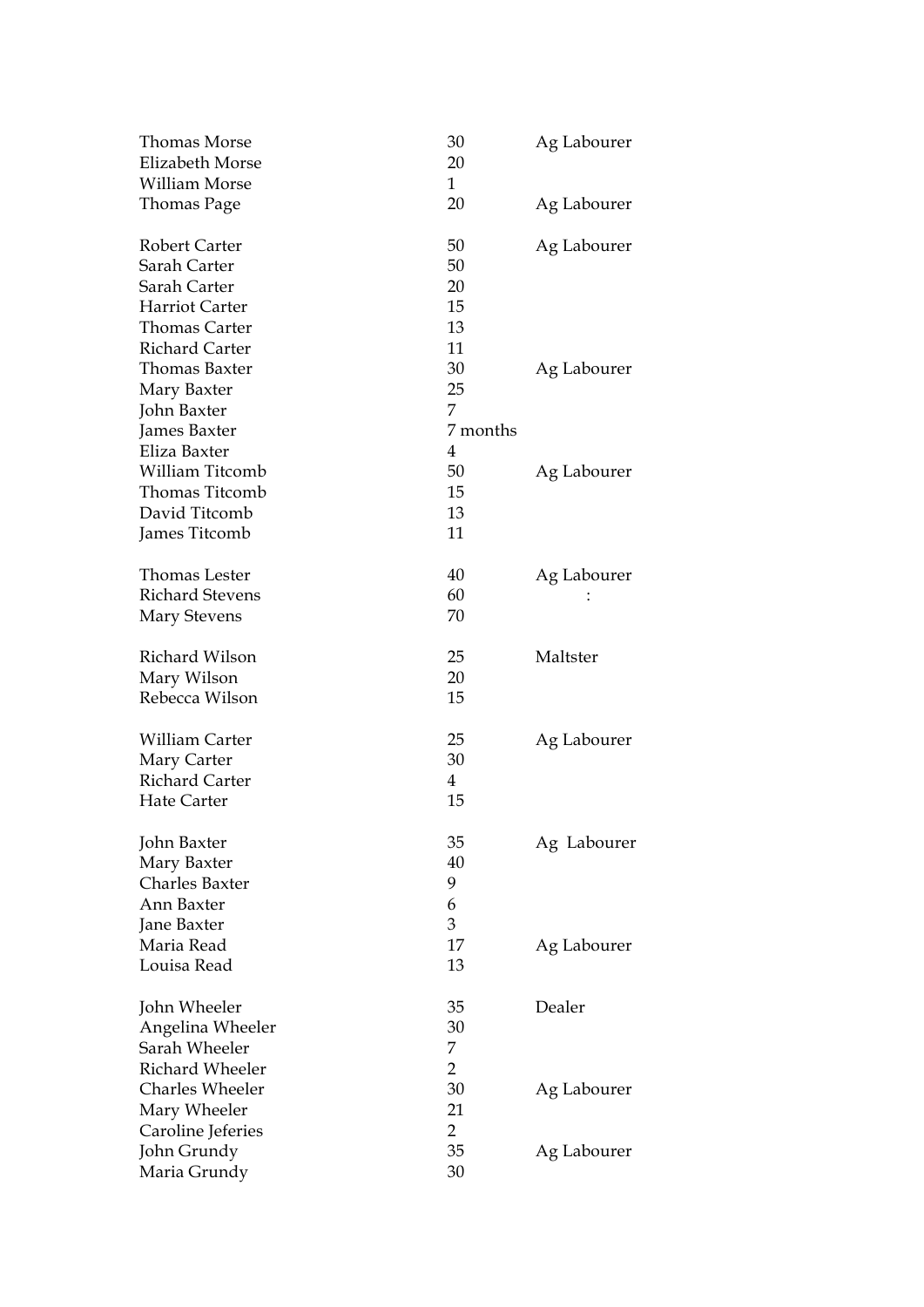| William Grundy<br>Mary Grundy<br>John Grundy<br>Henry Grundy<br>Alfred Grundy                                                                | 15<br>13<br>11<br>10<br>8                           |                                 |
|----------------------------------------------------------------------------------------------------------------------------------------------|-----------------------------------------------------|---------------------------------|
| James Stevens<br><b>Mary Stevens</b><br><b>Alfred Stevens</b>                                                                                | 25<br>25<br>4                                       | Ag Labourer                     |
| <b>Mary Stevens</b>                                                                                                                          | $\overline{2}$                                      |                                 |
| John Pocock<br>Ann Pocock<br>David Pocock<br>John Pocock<br>Charlotte Pocock<br>Henry Pocock                                                 | 60<br>60<br>15<br>10<br>10<br>7.                    | Carrier                         |
| Martha Mackdonald<br>Mary Mackdonald                                                                                                         | 25<br>8                                             | Independent                     |
| James Knapp<br>Jane Knapp<br>James Knapp                                                                                                     | 20<br>25<br>2 weeks                                 | Mason                           |
| Mary Warman                                                                                                                                  | 20                                                  | Nurse Midwife                   |
| William Warman<br>Elizabeth Warman<br>Jane Warman<br>Charles Warman<br>Ann Warman<br>Christopher Warman<br>Harriot Warman<br>Agnes Warman    | 35<br>25<br>14<br>12<br>9<br>7<br>4<br>$\mathbf{1}$ | Ag Labourer                     |
| <b>Richard Carter</b>                                                                                                                        | 45                                                  | Farmer                          |
| Ann Stratton<br><b>Stephen Stratton</b><br>James Gager<br>Mary Gager                                                                         | 70<br>50<br>35<br>35                                | Blacksmith<br>Smith<br>Gardener |
| <b>Thomas Carter</b><br>Sarah Carter<br>Elizabeth Carter<br><b>Thomas Carter</b><br>Catherine Carter<br>John Carter<br><b>Richard Carter</b> | 50<br>45<br>19<br>16<br>9<br>9<br>$\overline{2}$    | Ag Labourer                     |
| John Simmonds<br>Mary Simmonds<br><b>William Simmonds</b>                                                                                    | 40<br>40<br>15                                      | Mason                           |